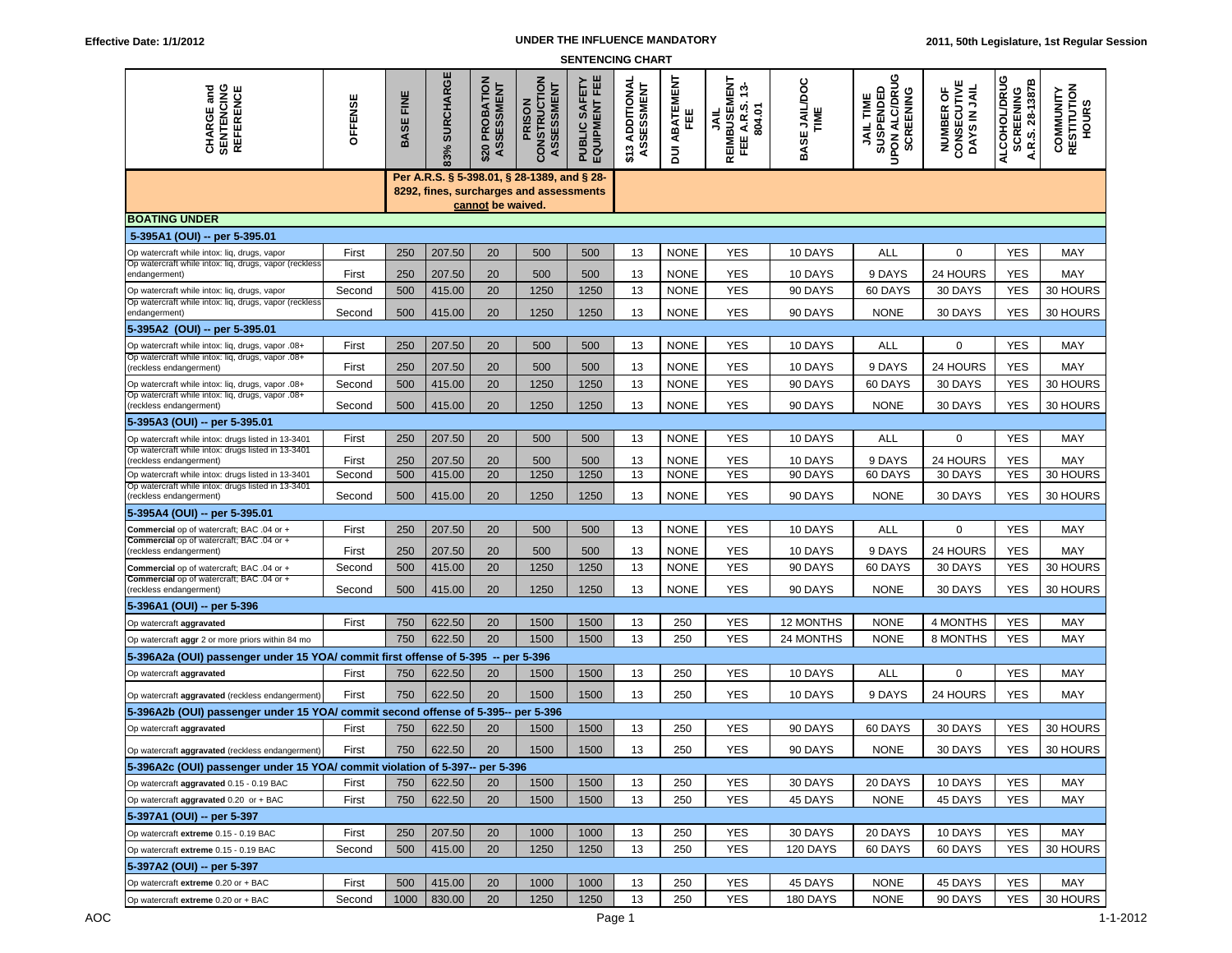## **UNDER THE INFLUENCE MANDATORY**

| <b>SENTENCING CHART</b>                                                                                                                                             |         |                                                                                                             |               |                              |                                      |                                    |                               |                           |                                                          |                      |                                                                               |                                                   |                                                     |                                          |
|---------------------------------------------------------------------------------------------------------------------------------------------------------------------|---------|-------------------------------------------------------------------------------------------------------------|---------------|------------------------------|--------------------------------------|------------------------------------|-------------------------------|---------------------------|----------------------------------------------------------|----------------------|-------------------------------------------------------------------------------|---------------------------------------------------|-----------------------------------------------------|------------------------------------------|
| <b>CHARGE and<br/>SENTENCING<br/>REFERENCE</b>                                                                                                                      | OFFENSE | <b>BASE FINE</b>                                                                                            | 83% SURCHARGE | \$20 PROBATION<br>ASSESSMENT | CONSTRUCTION<br>ASSESSMENT<br>PRISON | SAFETY<br>핀<br>EQUIPMENT<br>PUBLIC | \$13 ADDITIONAL<br>ASSESSMENT | <b>DUI ABATEMENT</b><br>Ë | <b>REIMBUSEMENT<br/>FEE A.R.S. 13-</b><br>804.01<br>JAIL | BASE JAILDOC<br>TIME | ပ<br><b>UPON ALC/DRU</b><br>SUSPENDED<br><b>SCREENING</b><br><b>JAIL TIME</b> | <b>NUMBER OF<br/>CONSECUTIVE<br/>DAYS IN JAIL</b> | ALCOHOL/DRUG<br>A.R.S. 28-1387B<br><b>SCREENING</b> | RESTITUTION<br>COMMUNITY<br><b>HOURS</b> |
|                                                                                                                                                                     |         | Per A.R.S. § 5-398.01, § 28-1389, and § 28-<br>8292, fines, surcharges and assessments<br>cannot be waived. |               |                              |                                      |                                    |                               |                           |                                                          |                      |                                                                               |                                                   |                                                     |                                          |
| <b>DRIVING UNDER INFLUENCE</b>                                                                                                                                      |         |                                                                                                             |               |                              |                                      |                                    |                               |                           |                                                          |                      |                                                                               |                                                   |                                                     |                                          |
| 28-1381A1 (DUI) -- per 28-1381                                                                                                                                      |         |                                                                                                             |               |                              |                                      |                                    |                               |                           |                                                          |                      |                                                                               |                                                   |                                                     |                                          |
| DUI Liquor/drugs/vapors                                                                                                                                             | First   | 250                                                                                                         | 207.50        | 20                           | 500                                  | 500                                | 13                            | <b>NONE</b>               | <b>YES</b>                                               | 10 DAYS              | 9 DAYS                                                                        | 1 DAY                                             | <b>YES</b>                                          | MAY                                      |
| DUI Liquor/drugs/vapors                                                                                                                                             | Second  | 500                                                                                                         | 415.00        | 20                           | 1250                                 | 1250                               | 13                            | <b>NONE</b>               | <b>YES</b>                                               | 90 DAYS              | 60 DAYS                                                                       | 30 DAYS                                           | <b>YES</b>                                          | 30 HOURS                                 |
| 28-1381A2 (DUI) -- per 28-1381                                                                                                                                      |         |                                                                                                             |               |                              |                                      |                                    |                               |                           |                                                          |                      |                                                                               |                                                   |                                                     |                                          |
| DUI Liquor BAC .08 or more                                                                                                                                          | First   | 250                                                                                                         | 207.50        | 20                           | 500                                  | 500                                | 13                            | <b>NONE</b>               | <b>YES</b>                                               | 10 DAYS              | 9 DAYS                                                                        | 1 DAY                                             | <b>YES</b>                                          | MAY                                      |
| DUI Liquor BAC .08 or more                                                                                                                                          | Second  | 500                                                                                                         | 415.00        | 20                           | 1250                                 | 1250                               | 13                            | <b>NONE</b>               | <b>YES</b>                                               | 90 DAYS              | 60 DAYS                                                                       | 30 DAYS                                           | <b>YES</b>                                          | 30 HOURS                                 |
| 28-1381A3 (DUI) -- per 28-1381                                                                                                                                      |         |                                                                                                             |               |                              |                                      |                                    |                               |                           |                                                          |                      |                                                                               |                                                   |                                                     |                                          |
| DUI Drug listed in 13-3401 or metabolite                                                                                                                            | First   | 250                                                                                                         | 207.50        | 20                           | 500                                  | 500                                | 13                            | <b>NONE</b>               | <b>YES</b>                                               | 10 DAYS              | 9 DAYS                                                                        | 1 DAY                                             | <b>YES</b>                                          | MAY                                      |
| DUI Drug listed in 13-3401 or metabolite                                                                                                                            | Second  | 500                                                                                                         | 415.00        | 20                           | 1250                                 | 1250                               | 13                            | <b>NONE</b>               | <b>YES</b>                                               | 90 DAYS              | 60 DAYS                                                                       | 30 DAYS                                           | <b>YES</b>                                          | 30 HOURS                                 |
| 28-1381A4 (DUI) -- per 28-1381                                                                                                                                      |         |                                                                                                             |               |                              |                                      |                                    |                               |                           |                                                          |                      |                                                                               |                                                   |                                                     |                                          |
| DUI Commercial vehicle driver BAC .04 +                                                                                                                             | First   | 250                                                                                                         | 207.50        | 20                           | 500                                  | 500                                | 13                            | <b>NONE</b>               | <b>YES</b>                                               | 10 DAYS              | 9 DAYS                                                                        | 1 DAY                                             | <b>YES</b>                                          | MAY                                      |
| DUI Commercial vehicle driver BAC .04 +                                                                                                                             | Second  | 500                                                                                                         | 415.00        | 20                           | 1250                                 | 1250                               | 13                            | <b>NONE</b>               | <b>YES</b>                                               | 90 DAYS              | 60 DAYS                                                                       | 30 DAYS                                           | <b>YES</b>                                          | 30 HOURS                                 |
| 28-1382A1 (DUI) -- per 28-1382                                                                                                                                      |         |                                                                                                             |               |                              |                                      |                                    |                               |                           |                                                          |                      |                                                                               |                                                   |                                                     |                                          |
| DUI Extreme BAC .15 - 0.19<br>DUI Extreme BAC .15 - 0.19                                                                                                            | First   | 250                                                                                                         | 207.50        | 20                           | 1000                                 | 1000                               | 13<br>13                      | 250                       | <b>YES</b><br><b>YES</b>                                 | 30 DAYS              | <b>NONE</b>                                                                   | 30 DAYS                                           | <b>YES</b><br><b>YES</b>                            | MAY<br>30 HOURS                          |
| 28-1382A2 (DUI) -- per 28-1382                                                                                                                                      | Second  | 500                                                                                                         | 415.00        | 20                           | 1250                                 | 1250                               |                               | 250                       |                                                          | 120 DAYS             | <b>NONE</b>                                                                   | 60 DAYS                                           |                                                     |                                          |
| DUI Extreme BAC .20 or more                                                                                                                                         | First   | 500                                                                                                         | 415.00        | 20                           | 1000                                 | 1000                               | 13                            | 250                       | <b>YES</b>                                               | 45 DAYS              | <b>NONE</b>                                                                   | 45 DAYS                                           | <b>YES</b>                                          | MAY                                      |
| DUI Extreme BAC .20 or more                                                                                                                                         | Second  | 1000                                                                                                        | 830.00        | 20                           | 1250                                 | 1250                               | 13                            | 250                       | <b>YES</b>                                               | 180 DAYS             | <b>NONE</b>                                                                   | 90 DAYS                                           | <b>YES</b>                                          | 30 HOURS                                 |
| 28-1383A1 (DUI) -- per 28-1383                                                                                                                                      |         |                                                                                                             |               |                              |                                      |                                    |                               |                           |                                                          |                      |                                                                               |                                                   |                                                     |                                          |
|                                                                                                                                                                     | First   | 750                                                                                                         | 622.50        | 20                           | 1500                                 | 1500                               | 13                            | 250                       | <b>YES</b>                                               | 4 MONTHS             | <b>NONE</b>                                                                   | 4 MONTHS                                          | <b>YES</b>                                          | N/A                                      |
| DUI Aggrav w/driver license restriction<br>28-1383A2 (DUI) -- per 28-1383                                                                                           |         |                                                                                                             |               |                              |                                      |                                    |                               |                           |                                                          |                      |                                                                               |                                                   |                                                     |                                          |
| DUI Aggrav with priors                                                                                                                                              | First   | 750                                                                                                         | 622.50        | 20                           | 1500                                 | 1500                               | 13                            | 250                       | <b>YES</b>                                               | 4 MONTHS             | <b>NONE</b>                                                                   | 4 MONTHS                                          | <b>YES</b>                                          | N/A                                      |
|                                                                                                                                                                     |         | Not less                                                                                                    | 83 percent    | 20                           | 1500                                 | 1500                               | 13                            | 250                       | <b>YES</b>                                               | 8 MONTHS             | <b>NONE</b>                                                                   | 8 MONTHS                                          | <b>YES</b>                                          | N/A                                      |
| DUI Aggrav w/3 or more priors in 84 months<br>28-1383A3A (DUI) -- per 28-1383                                                                                       |         | han \$750                                                                                                   | of fine       |                              |                                      |                                    |                               |                           |                                                          |                      |                                                                               |                                                   |                                                     |                                          |
| DUI Aggrav child under 15 in car Ref 28-1381                                                                                                                        | First   | 750                                                                                                         | 622.50        | 20                           | 1500                                 | 1500                               | 13                            | 250                       | <b>YES</b>                                               | 10 DAYS              | 9 DAYS                                                                        | 1 DAY                                             | <b>YES</b>                                          | N/A                                      |
| DUI Aggr child undr 15 in car Ref 28-1381I(1)                                                                                                                       | Second  | 750                                                                                                         | 622.50        | 20                           | 1500                                 | 1500                               | 13                            | 250                       | <b>YES</b>                                               | 90 DAYS              | 60 DAYS                                                                       | 30 DAYS                                           | <b>YES</b>                                          | N/A                                      |
| DUI Aggrav child under 15 in car Ref 28-1381                                                                                                                        | Third+  | 750                                                                                                         | 622.50        | 20                           | 1500                                 | 1500                               | 13                            | 250                       | <b>YES</b>                                               | 4 MONTHS             | <b>NONE</b>                                                                   | 4 MONTHS                                          | <b>YES</b>                                          | N/A                                      |
| 28-1383A3B (DUI) -- per 28-1383                                                                                                                                     |         |                                                                                                             |               |                              |                                      |                                    |                               |                           |                                                          |                      |                                                                               |                                                   |                                                     |                                          |
| DUI Aggrav child under 15 in car Ref 28-1382                                                                                                                        | First   | 750                                                                                                         | 622.50        | 20                           | 1500                                 | 1500                               | 13                            | 250                       | <b>YES</b>                                               | 30 DAYS              | 20 DAYS                                                                       | 10 DAYS                                           | <b>YES</b>                                          | N/A                                      |
| DUI Agg child undr 15 in car Ref 28-1382D                                                                                                                           | Second  | 750                                                                                                         | 622.50        | 20                           | 1500                                 | 1500                               | 13                            | 250                       | <b>YES</b>                                               | 120 DAYS             | 60 DAYS                                                                       | 60 DAYS                                           | <b>YES</b>                                          | N/A                                      |
| DUI Aggrav child under 15 in car Ref 28-1382                                                                                                                        | Third+  | 750                                                                                                         | 622.50        | 20                           | 1500                                 | 1500                               | 13                            | 250                       | <b>YES</b>                                               | 4 MONTHS             | <b>NONE</b>                                                                   | 4 MONTHS                                          | <b>YES</b>                                          | N/A                                      |
| 28-1383A4 (DUI) -- per 28-1383                                                                                                                                      |         |                                                                                                             |               |                              |                                      |                                    |                               |                           |                                                          |                      |                                                                               |                                                   |                                                     |                                          |
| DUI Agg w/CIID Refuse Test per 28-1321                                                                                                                              | First   | 750                                                                                                         | 622.50        | 20                           | 1500                                 | 1500                               | 13                            | 250                       | No                                                       |                      | Criminal code sentencing chart                                                |                                                   | <b>YES</b>                                          | N/A                                      |
| DUI Agg w/CIID Refuse Test per 28-1321                                                                                                                              | Second  | 750                                                                                                         | 622.50        | 20                           | 1500                                 | 1500                               | 13                            | 250                       | <b>No</b>                                                |                      | Criminal code sentencing chart                                                |                                                   | <b>YES</b>                                          | N/A                                      |
| Pursuant to 28-1382l the judge may suspend all but nine days of the jail sentence for a first offense extreme DUI subsection A1 or 14 days for subsection A2 if the |         |                                                                                                             |               |                              |                                      |                                    |                               |                           |                                                          |                      |                                                                               |                                                   |                                                     |                                          |

person equips any motor vehicle the person operates with a certified ignition interlock device for a period of twelve months.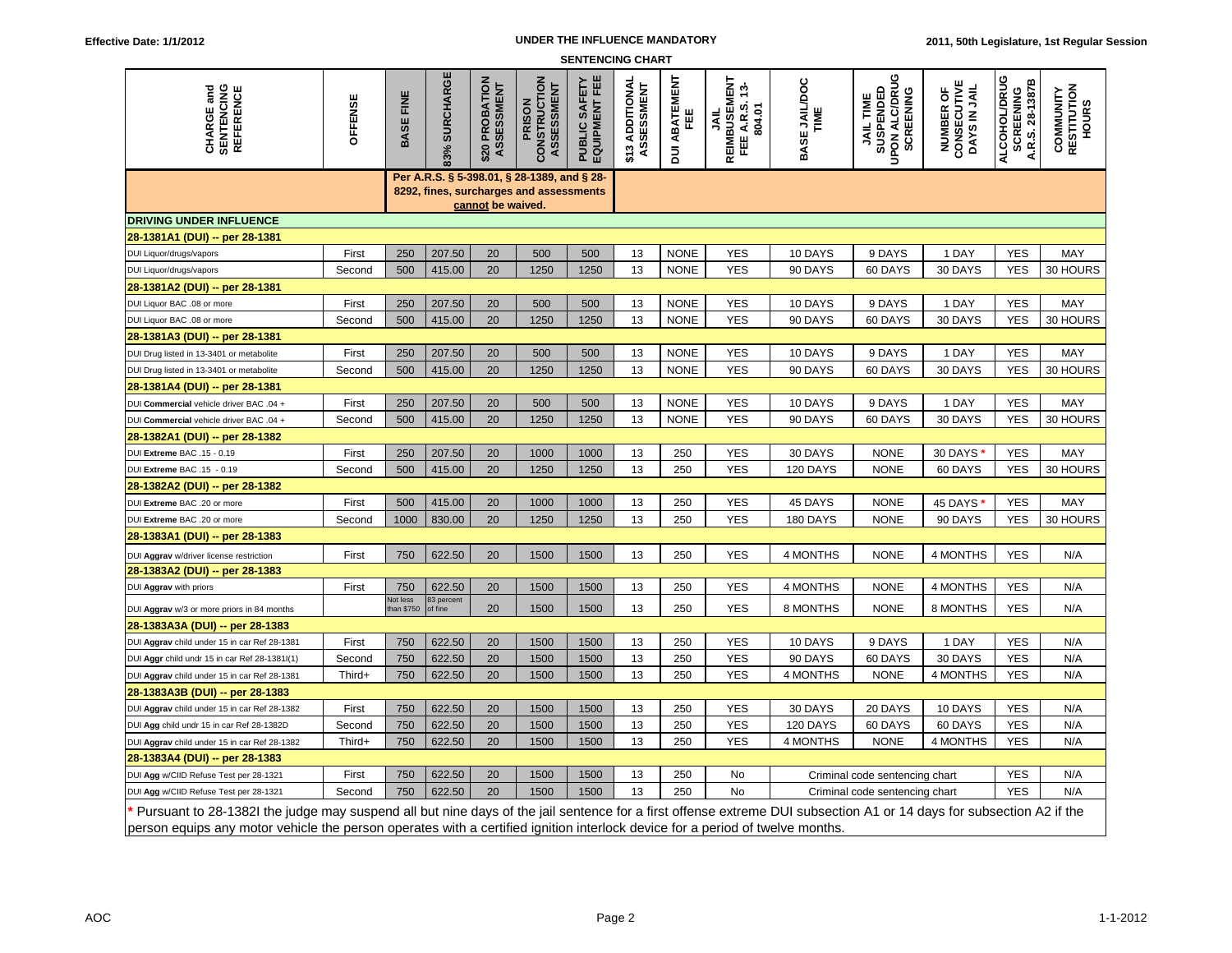## **UNDER THE INFLUENCE MANDATORY**

| <b>SENTENCING CHART</b>                                                                 |             |                                                                                                             |               |                              |                                      |                                           |                               |                           |                                                        |                      |                                                             |                                                  |                                                      |                                          |
|-----------------------------------------------------------------------------------------|-------------|-------------------------------------------------------------------------------------------------------------|---------------|------------------------------|--------------------------------------|-------------------------------------------|-------------------------------|---------------------------|--------------------------------------------------------|----------------------|-------------------------------------------------------------|--------------------------------------------------|------------------------------------------------------|------------------------------------------|
| <b>CHARGE and<br/>SENTENCING</b><br>REFERENCE                                           | OFFENSE     | <b>BASE FINE</b>                                                                                            | 83% SURCHARGE | \$20 PROBATION<br>ASSESSMENT | CONSTRUCTION<br>ASSESSMENT<br>PRISON | SAFETY<br>MENT FEE<br>EQUIPMENT<br>PUBLIC | \$13 ADDITIONAL<br>ASSESSMENT | <b>DUI ABATEMENT</b><br>삔 | <b>REIMBUSEMENT<br/>FEE A.R.S. 13-</b><br>804.01<br>इं | BASE JAILDOC<br>TIME | UPON ALC/DRUG<br>JAIL TIME<br>SUSPENDED<br><b>SCREENING</b> | <b>NUMBER OF<br/>CONSECUTIVE</b><br>DAYS IN JAIL | ALCOHOL/DRUG<br><b>SCREENING<br/>A.R.S. 28-1387B</b> | RESTITUTION<br>COMMUNITY<br><b>HOURS</b> |
|                                                                                         |             | Per A.R.S. § 5-398.01, § 28-1389, and § 28-<br>8292, fines, surcharges and assessments<br>cannot be waived. |               |                              |                                      |                                           |                               |                           |                                                        |                      |                                                             |                                                  |                                                      |                                          |
| <b>FLYING UNDER INFLUENCE (see individual sentencing reference for each occurrence)</b> |             |                                                                                                             |               |                              |                                      |                                           |                               |                           |                                                        |                      |                                                             |                                                  |                                                      |                                          |
| 28-8282A1 (FUI)                                                                         |             |                                                                                                             |               |                              |                                      |                                           |                               |                           |                                                        |                      |                                                             |                                                  |                                                      |                                          |
| Op aircrft FUI liq/drugs/narco Ref 28-8284 (1st)                                        | First       | 250                                                                                                         | 207.50        | 20                           | 500                                  | 500                                       | 13                            | <b>NONE</b>               | <b>YES</b>                                             | 24 HOURS             | <b>NONE</b>                                                 | 24 HOURS                                         | <b>YES</b>                                           | MAY                                      |
| Op aircrft FUI liq/drugs/narco Ref 28-8286 Alt                                          | Alternative | 250                                                                                                         | 207.50        | 20                           | 500                                  | 500                                       | 13                            | <b>NONE</b>               | <b>NO</b>                                              | <b>NONE</b>          | <b>NONE</b>                                                 | <b>NONE</b>                                      | <b>YES</b>                                           | MAY                                      |
| Op aircrft FUI liq/drugs/narco Ref28-8287 (2nd)                                         | Second      | 500                                                                                                         | 415.00        | 20                           | 1250                                 | 1250                                      | 13                            | <b>NONE</b>               | <b>YES</b>                                             | 60 DAYS              | <b>NONE</b>                                                 | Ξ.                                               | <b>YES</b>                                           | N/A                                      |
| Op aircrft FUI liq/drugs/narco Ref 28-8288 (3rd)                                        | Third+      | 750                                                                                                         | 622.50        | 20                           | 1500                                 | 1500                                      | 13                            | <b>NONE</b>               | <b>YES</b>                                             | 6 MONTHS             | <b>NONE</b>                                                 | $\overline{\phantom{a}}$                         | <b>YES</b>                                           | N/A                                      |
| 28-8282A2 (FUI)                                                                         |             |                                                                                                             |               |                              |                                      |                                           |                               |                           |                                                        |                      |                                                             |                                                  |                                                      |                                          |
| Op aircraft w/phys/mental disability Ref 28-8284                                        | First       | 250                                                                                                         | 207.50        | 20                           | 500                                  | 500                                       | 13                            | <b>NONE</b>               | <b>YES</b>                                             | 24 HOURS             | <b>NONE</b>                                                 | 24 HOURS                                         | <b>YES</b>                                           | MAY                                      |
| Op aircrft w/phys/mentl disabil-Alt Ref 28-8286                                         | Alternative | 250                                                                                                         | 207.50        | 20                           | 500                                  | 500                                       | 13                            | <b>NONE</b>               | <b>NO</b>                                              | <b>NONE</b>          | <b>NONE</b>                                                 | <b>NONE</b>                                      | <b>YES</b>                                           | MAY                                      |
| Op aircrft with phys/mental disability Ref 28-8287                                      | Second      | 500                                                                                                         | 415.00        | 20                           | 1250                                 | 1250                                      | 13                            | <b>NONE</b>               | <b>YES</b>                                             | 60 DAYS              | <b>NONE</b>                                                 | $\overline{\phantom{a}}$                         | <b>YES</b>                                           | N/A                                      |
| Op aircrft with phys/mental disability Ref 28-8288                                      | Third+      | 750                                                                                                         | 622.50        | 20                           | 1500                                 | 1500                                      | 13                            | <b>NONE</b>               | <b>YES</b>                                             | <b>6 MONTHS</b>      | <b>NONE</b>                                                 | $\sim$                                           | <b>YES</b>                                           | N/A                                      |
| 28-8282C1 (FUI)                                                                         |             |                                                                                                             |               |                              |                                      |                                           |                               |                           |                                                        |                      |                                                             |                                                  |                                                      |                                          |
| Op aircraft FUI liq/drugs .04+ Ref 28-8284                                              | First       | 250                                                                                                         | 207.50        | 20                           | 500                                  | 500                                       | 13                            | <b>NONE</b>               | <b>NO</b>                                              | 24 HOURS             | <b>NONE</b>                                                 | 24 HOURS                                         | <b>YES</b>                                           | MAY                                      |
| Op aircrft FUI liq/drugs .04+ Altrn Ref 28-8486                                         | Alternative | 250                                                                                                         | 207.50        | 20                           | 500                                  | 500                                       | 13                            | <b>NONE</b>               | <b>NO</b>                                              | <b>NONE</b>          | <b>NONE</b>                                                 | <b>NONE</b>                                      | <b>YES</b>                                           | MAY                                      |
| Op aircraft FUI liquor/drugs .04+ Ref 28-8287                                           | Second      | 500                                                                                                         | 415.00        | 20                           | 1250                                 | 1250                                      | 13                            | <b>NONE</b>               | <b>NO</b>                                              | 60 DAYS              | <b>NONE</b>                                                 | $\overline{\phantom{a}}$                         | <b>YES</b>                                           | N/A                                      |
| Operate aircraft FUI liquor/drugs .04+ Ref 28-8288                                      | Third+      | 750                                                                                                         | 622.50        | 20                           | 1500                                 | 1250                                      | 13                            | <b>NONE</b>               | N <sub>O</sub>                                         | <b>6 MONTHS</b>      | <b>NONE</b>                                                 | $\overline{\phantom{a}}$                         | <b>YES</b>                                           | N/A                                      |
| 28-8282C2 (FUI)                                                                         |             |                                                                                                             |               |                              |                                      |                                           |                               |                           |                                                        |                      |                                                             |                                                  |                                                      |                                          |
| Op aircraft w/in 8 hrs of being intox Ref 28-8284                                       | First       | 250                                                                                                         | 207.50        | 20                           | 500                                  | 500                                       | 13                            | <b>NONE</b>               | <b>YES</b>                                             | 24 HOURS             | <b>NONE</b>                                                 | 24 HOURS                                         | <b>YES</b>                                           | MAY                                      |
| Op aircrft w/in 8 hrs of being intox Alt Ref 28-8286                                    | Alternative | 250                                                                                                         | 207.50        | 20                           | 500                                  | 500                                       | 13                            | <b>NONE</b>               | <b>NO</b>                                              | <b>NONE</b>          | <b>NONE</b>                                                 | <b>NONE</b>                                      | <b>YES</b>                                           | MAY                                      |
| Op aircraft w/in 8 hrs of being intox Ref 28-8287                                       | Second      | 500                                                                                                         | 415.00        | 20                           | 1250                                 | 1250                                      | 13                            | <b>NONE</b>               | <b>YES</b>                                             | 60 DAYS              | <b>NONE</b>                                                 |                                                  | <b>YES</b>                                           | N/A                                      |
| Op aircraft w/in 8 hrs of being intox Ref 28-8288                                       | Third+      | 750                                                                                                         | 622.50        | 20                           | 1500                                 | 1500                                      | 13                            | <b>NONE</b>               | <b>YES</b>                                             | <b>6 MONTHS</b>      | <b>NONE</b>                                                 | ÷.                                               | <b>YES</b>                                           | N/A                                      |
| 28-8282D (FUI)                                                                          |             |                                                                                                             |               |                              |                                      |                                           |                               |                           |                                                        |                      |                                                             |                                                  |                                                      |                                          |
| Owner/mgr allows intox person to fly Ref 28-8284                                        | First       | 250                                                                                                         | 207.50        | 20                           | 500                                  | 500                                       | 13                            | <b>NONE</b>               | <b>YES</b>                                             | 24 HOURS             | <b>NONE</b>                                                 | 24 HOURS                                         | <b>YES</b>                                           | MAY                                      |
| Ownr/mgr allows intox prsn to fly Alt Ref 28-8286                                       | Alternative | 250                                                                                                         | 207.50        | 20                           | 500                                  | 500                                       | 13                            | <b>NONE</b>               | <b>NO</b>                                              | <b>NONE</b>          | <b>NONE</b>                                                 | <b>NONE</b>                                      | <b>YES</b>                                           | MAY                                      |
| Owner/mgr allows intox person to fly Ref 28-8287                                        | Second      | 500                                                                                                         | 415.00        | 20                           | 1250                                 | 1250                                      | 13                            | <b>NONE</b>               | <b>YES</b>                                             | 60 DAYS              | <b>NONE</b>                                                 | $\overline{\phantom{a}}$                         | <b>YES</b>                                           | N/A                                      |
| Ownr/mgr allows intox person to fly Ref 28-8288                                         | Third+      | 750                                                                                                         | 622.50        | 20                           | 1500                                 | 1500                                      | 13                            | <b>NONE</b>               | <b>YES</b>                                             | 6 MONTHS             | <b>NONE</b>                                                 | $\sim$                                           | <b>YES</b>                                           | N/A                                      |
| 28-8284 (FUI)                                                                           |             |                                                                                                             |               |                              |                                      |                                           |                               |                           |                                                        |                      |                                                             |                                                  |                                                      |                                          |
| For 1st violation of 28-8282 et seq                                                     | First       | 250                                                                                                         | 207.50        | 20                           | 500                                  | 500                                       | 13                            | <b>NONE</b>               | <b>YES</b>                                             | 24 HOURS             | <b>NONE</b>                                                 | 24 HOURS                                         | <b>YES</b>                                           | MAY                                      |
| 28-8286 (FUI)                                                                           |             |                                                                                                             |               |                              |                                      |                                           |                               |                           |                                                        |                      |                                                             |                                                  |                                                      |                                          |
| Alternative sentence for 1st viol 28-8282 et seq                                        | Alternative | 250                                                                                                         | 207.50        | 20                           | 500                                  | 500                                       | 13                            | <b>NONE</b>               | N <sub>O</sub>                                         | <b>NONE</b>          | <b>NONE</b>                                                 | <b>NONE</b>                                      | <b>YES</b>                                           | MAY                                      |
| 28-8287 (FUI)                                                                           |             |                                                                                                             |               |                              |                                      |                                           |                               |                           |                                                        |                      |                                                             |                                                  |                                                      |                                          |
| For 2nd violation of 28-8282 et seq                                                     | Second      | 500                                                                                                         | 415.00        | 20                           | 1250                                 | 1250                                      | 13                            | <b>NONE</b>               | <b>YES</b>                                             | 60 DAYS              | <b>NONE</b>                                                 | $\overline{\phantom{a}}$                         | <b>YES</b>                                           | N/A                                      |
| 28-8288 (FUI)                                                                           |             |                                                                                                             |               |                              |                                      |                                           |                               |                           |                                                        |                      |                                                             |                                                  |                                                      |                                          |
| For 3rd or more violations of 28-8282 et seq                                            | Third+      | 750                                                                                                         | 622.50        | 20                           | 1500                                 | 1500                                      | 13                            | <b>NONE</b>               | <b>YES</b>                                             | <b>6 MONTHS</b>      | <b>NONE</b>                                                 | $\overline{a}$                                   | <b>YES</b>                                           | N/A                                      |